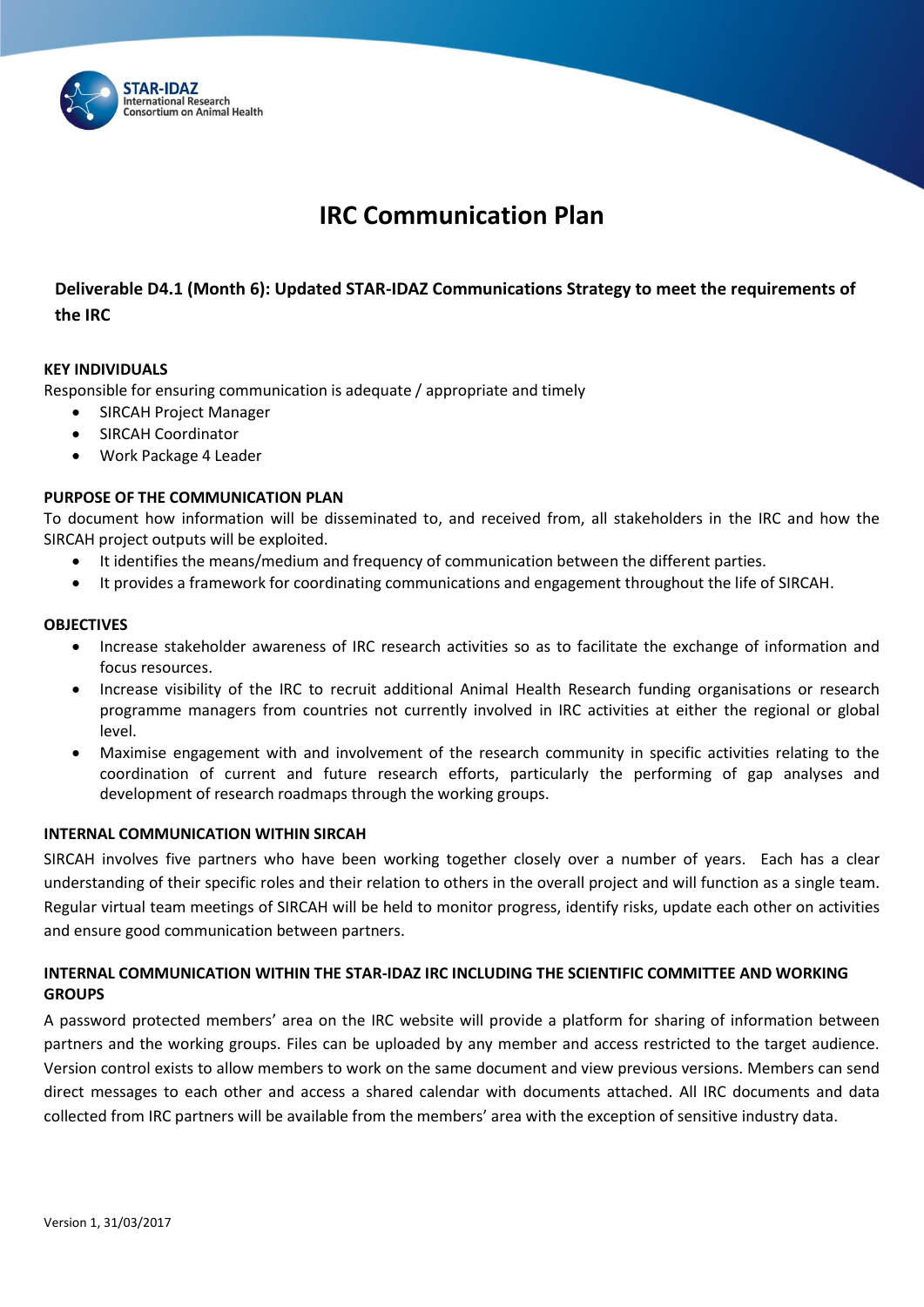

The Executive Committee of the STAR-IDAZ IRC will meet in physically once a year and will receive overview reports from SIRCAH every six months updating them on the activities of the Scientific Committee (SC), SIRCAH and the working groups (WGs). The WGs will report to the SC through the SC representative involved in that particular WG.

Information will be requested from the ExC by SIRCAH on their current research projects and planned research calls including the content and the timing. This information will be used to identify the topics in the research roadmaps that are not being addressed and coordinate funding towards them. Details of (non-industry) IRC-funded research projects will be stored in a publicly accessible database. The steps in the research roadmaps will link to details of current and planned IRC partners' research projects so as to ensure that all members are updated on developments within other members' research programmes, especially in relation to specific activities that may be important to furthering their own. This is to ensure that no unnecessary duplication of research activities occurs and facilitate the alignment of research programmes.

All consortium members will also utilise their own internal communications vehicles (i.e. newsletters, intranet sites, email announcements, etc.) to disseminate relevant information.

### **COMMUNICATION TO THE EU**

The SIRCAH Project Coordinator will be the single contact point between SIRCAH and the EC, and will liaise with EC Project Officers to ensure the EC is in receipt of all required information on the due date. The EC will be represented in the IRC ExC as an observer and may join as a full member so will receive communications as per the other members.

#### **EXTERNAL COMMUNICATION**

CABI as a publisher, host of databases, and knowledge transfer and communications specialist is the leader of SIRCAH Work Package 4 – Communication and Dissemination, and therefore responsible for most of the external communications. The activities of the project will be communicated to the wider stakeholder community and the general public to increase interest in the STAR-IDAZ IRC initiative and in science generally. This is also an important part of the advocacy activities designed to mobilise additional or new funding for the research areas. Where possible, all outputs will be published on the STAR-IDAZ IRC website [www.star-idaz.net.](http://www.star-idaz.net/)

#### **STAKEHOLDER GROUPS**

- 1. Research institutes, including university departments and government laboratories, conducting research on animal diseases and zoonoses.
- 2. Non-IRC Animal Health R&D programme owners and managers.
- 3. Animal Health Policy departments and agencies.
- 4. International organisations including animal and public health bodies e.g. OIE, FAO.
- 5. Animal Health Industry.
- 6. Animal Health professional bodies e.g. FVE.
- 7. Livestock Industry Sector bodies.
- 8. Other European and international research initiatives on Animal Health, zoonoses and related topics e.g. Technology Platforms, ERA-NETs and NoE.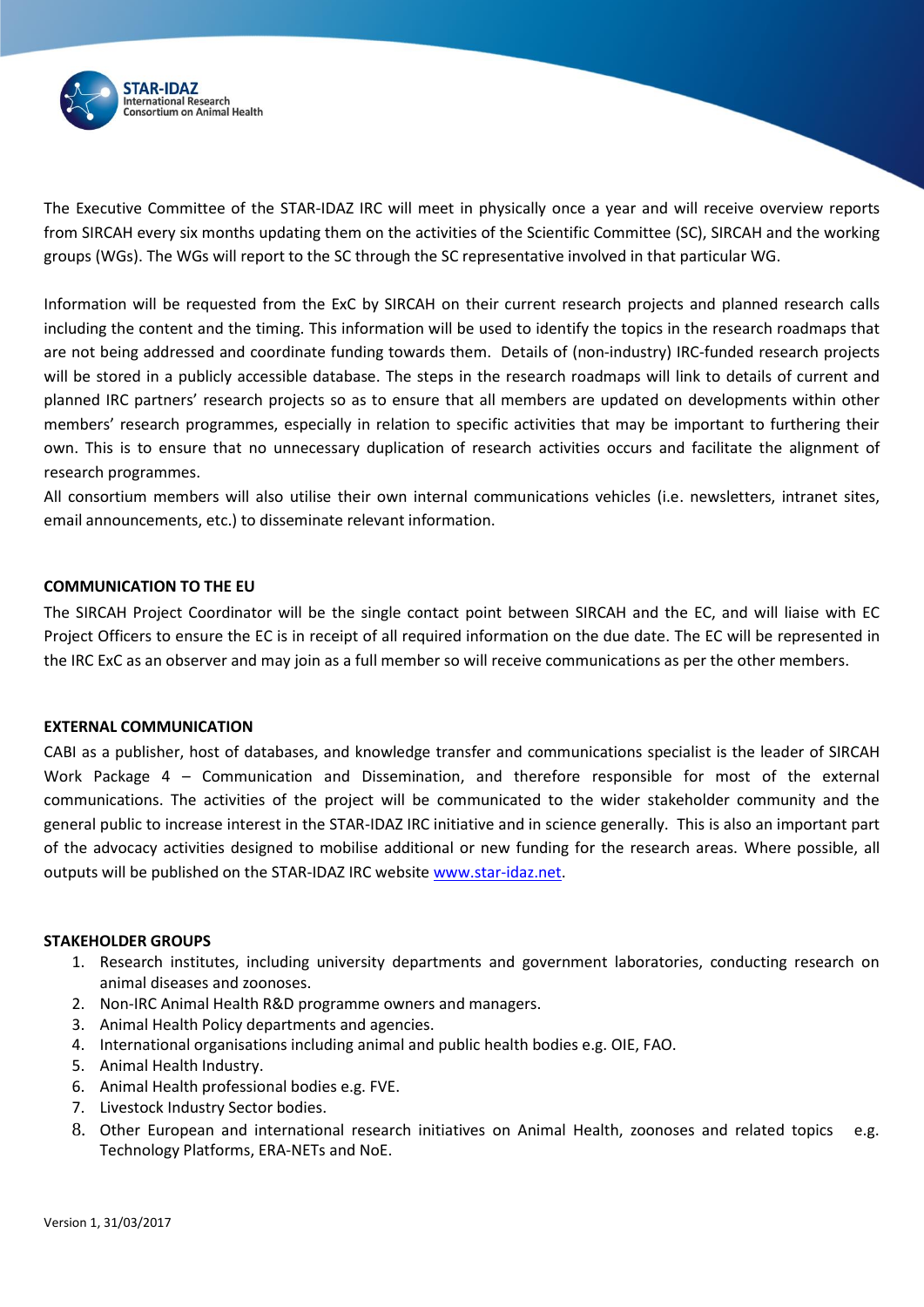

| <b>COMMUNICATION</b>                               | <b>STAKEHOLDER GROUPS (WHO)</b> |                |   |                |   |   |                |   |
|----------------------------------------------------|---------------------------------|----------------|---|----------------|---|---|----------------|---|
| <b>MECHANISMS (HOW)</b>                            | $\mathbf{1}$                    | $\overline{2}$ | 3 | $\overline{a}$ | 5 | 6 | $\overline{7}$ | 8 |
| Website                                            |                                 |                |   |                |   |   |                |   |
| Social media                                       |                                 |                |   |                |   |   |                |   |
| Webinars                                           |                                 |                |   |                |   |   |                |   |
| Written reports/documents<br>(including E-reports) |                                 |                |   |                |   |   |                |   |
| <b>Talks</b>                                       |                                 |                |   |                |   |   |                |   |
| Letters/emails                                     |                                 |                |   |                |   |   |                |   |
| E-Newsletters                                      |                                 |                |   |                |   |   |                |   |
| Press notices                                      |                                 |                |   |                |   |   |                |   |
| Participating in/attending<br>external meetings    |                                 |                |   |                |   |   |                |   |

| <b>WHAT</b>        | <b>HOW &amp; WHEN &amp; WHO</b>         | <b>WHY</b>                             |
|--------------------|-----------------------------------------|----------------------------------------|
| Project publicity  | Website: Continuous (1-8)               | Increase visibility of the project and |
|                    | Talks: Twice per year or as requested   | hence enlarging the number of          |
|                    | (1,5,6,7,8)                             | interested parties; increase public    |
|                    | E-Newsletters: Quarterly (1-8)          | awareness about science progresses     |
|                    | Press notices: As required (1-8)        | in the field of AH                     |
|                    | Participating in/attending meetings:    |                                        |
|                    | As required (1-8)                       |                                        |
|                    | Social media: A twitter account will be |                                        |
|                    | opened and will post regular updates    |                                        |
|                    | on IRC activities and items of interest |                                        |
|                    | to the animal health community such     |                                        |
|                    | as conferences etc. (1-8)               |                                        |
|                    | Webinars: As required (1-8)             |                                        |
| Project<br>outputs | Written reports (including E-reports):  | Increase stakeholder awareness of      |
| including reports, | As per the work plan (1-8)              | IRC research activities and identified |
| research<br>gap    | Website: Continuous(1-8)                | roadmaps;<br>research<br>and<br>gaps   |
| analyses<br>and    |                                         | focusing/targeting<br>Improve<br>οf    |
| roadmaps           |                                         | resources                              |
| (including         |                                         |                                        |
| methodology)       |                                         |                                        |
| Agendas/minutes    | Website: As required (1-8)              | Increase awareness about project       |
| of meetings        | Written<br>reports/documents            | progresses toward IRC members          |
|                    | (including E-reports): As required (1-  |                                        |
|                    | 8)                                      |                                        |